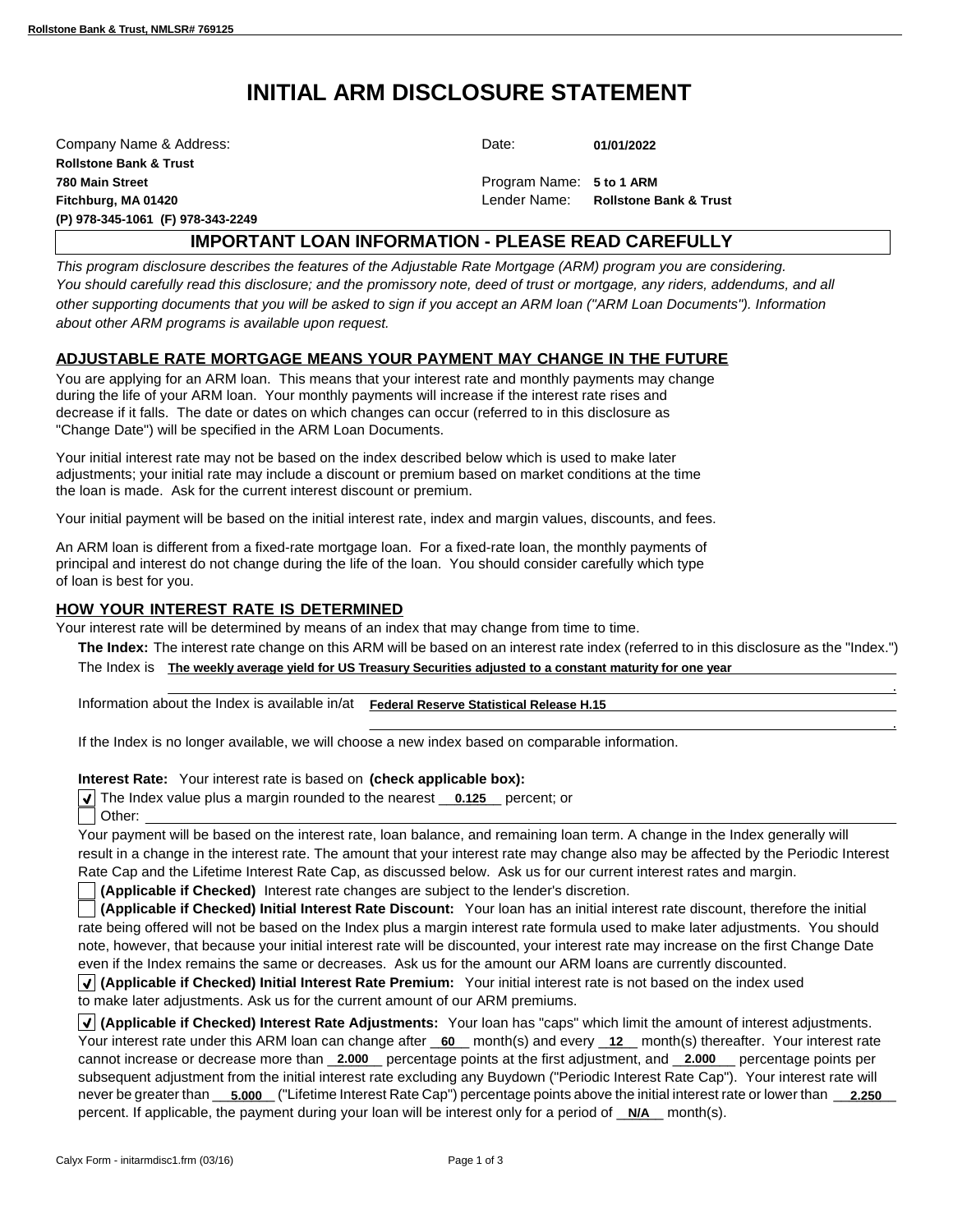The Initial Interest Rate Discount discussed above will not be taken into account in applying the Periodic Interest Rate Cap or Lifetime Interest Rate Cap.

Ask us for our current adjustments and overall rate limitations.

### **HOW YOUR PAYMENTS ARE DETERMINED**

Your initial monthly payment of principal and interest will be determined based on the interest rate, loan term, and balance when your loan is closed. Your payment will be set to amortize the loan over a period of **360** months.

**Frequency of Payment Changes:**  Based on increases or decreases in the Index, payment amounts under this ARM loan can change after <u>60</u> month(s) and every 12 month(s) thereafter. However, your monthly payment amount could change more frequently if there is a change in the taxes, assessments, insurance premiums, or other charges required to be made into an escrow or impound account.

**(Applicable if Checked)** Your monthly payment amount could also change more frequently if, as a result of unpaid interest being added to your loan balance, the maximum principal balance exceeds exceeds was of the original loan balance.

#### *Limitations on Interest Rate Payment Changes (Check all applicable boxes, if any):*

**(Applicable if Checked) Initial Minimum Payment Rate Option:** Your ARM loan has an initial minimum payment rate option; the initial payment rate will be based on

for a period of \_\_\_\_\_ month(s). If applicable, the payment during this Initial Minimum Payment Rate Option period will be interest only for a period of month(s). The minimum (or limited) payment may be less than the amount of interest due that month and may not reduce the amount you owe on your mortgage. If you choose this option, the amount of any interest you do not pay will be added to the principal of the ARM loan, increasing the amount you owe and your future monthly payments, and will increase the amount of interest you will pay over the life of the ARM loan. If any of your ARM loan payments is not sufficient to cover the interest due, the difference will be added to your loan amount.

**(Applicable if Checked) Payment Rate Changes:** Your ARM loan has payment adjustments. Your payment will not increase or decrease by more than \_\_\_\_\_\_\_\_ percentage points every \_\_\_\_\_\_ month(s). Because your payment is limited or capped to a percentage of \_\_\_\_\_\_\_, your ARM loan will be recast, or re-amortized at or before month \_\_\_\_\_\_ and will re-amortize again or stop recasting at month When the ARM loan is recast, it will re-amortize the ARM loan's monthly payment if negative amortization has occurred so the ARM loan will be paid off within the original loan term. If negative amortization does occur, the maximum principal balance cannot increase more than 200 % of the original loan amount. If the maximum balance is reached, the ARM loan will immediately re-amortize and the ARM loan's monthly payment will be re-calculated in order to pay off the ARM loan within the original loan term. The minimum (or limited) payment may be less than the amount of interest due that month and may not reduce the amount you owe on your mortgage. The amount of any interest you do not pay will be added to the principal of the ARM loan, increasing the amount you owe and your future monthly payments, and will increase the amount of interest you will pay over the life of the ARM loan. If any of your ARM loan payments is not sufficient to cover the interest due, the difference will be added to your loan amount.

**(Applicable if Checked):** Your periodic payments will not fully amortize your loan and you will be required to make a single payment of the periodic payment plus the remaining unpaid balance at the end of the loan term.

#### **NOTICE OF INTEREST RATE AND PAYMENT CHANGES**

You will be notified at least 210, but no more than 240, days before the first payment at the adjusted level is due after the initial interest rate adjustment of the loan. This notice will contain information about the adjustment, including the interest rate, payment amount, and loan balance. You will be notified at least 60, but no more than 120, days before the first payment at the adjusted level is due after any interest rate adjustment resulting in a corresponding payment change. This notice will contain information about the adjustment, including the interest rate, payment amount, and loan balance.

#### **HOW YOUR PAYMENT CAN CHANGE**

Your monthly payment can increase or decrease substantially based on annual changes in the interest rate.

Your payment can change every <u>\_12</u> \_\_ month(s) based on change in the loan term, interest rate, or loan balance. For example, on a \$10,000 <u>\_\_360</u> \_\_ month(s) loan with an initial interest rate of \_\_\_3.125 \_\_% in effect as of \_\_03/01/2022\_, the maximum amount that the interest rate can rise under this program is \_5.000 \_\_\_ percentage points, to \_8.125 \_\_%, and the monthly payment can rise from first-year payment of \$ <u>42.83</u> to a maximum of \$ \_76.02 in the \_30th\_year. To see what your payments would be, divide your mortgage amount by \$10,000; then multiple the monthly payment by that amount. For example, the monthly payment for a mortgage amount of \$60,000 would be: \$60,000 divided by  $$10,000 = 6$ ;  $6 \times $$   $42.83$   $= $$   $256.98$  per month.